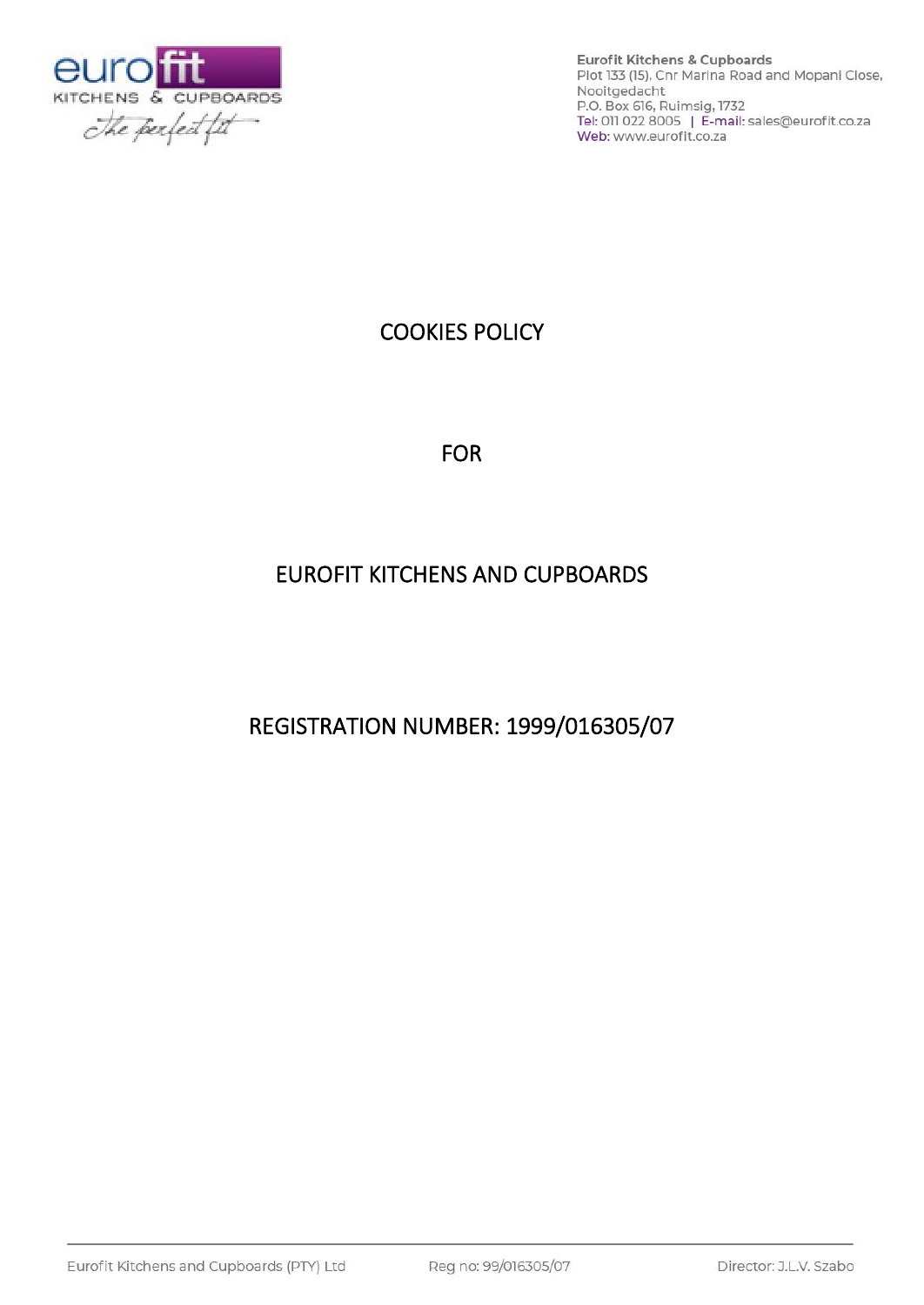

**Eurofit Kitchens & Cupboards** Plot 133 (15), Cnr Marina Road and Mopani Close, Nooitgedacht P.O. Box 616, Ruimsig, 1732 Tel: 011 022 8005 | E-mail: sales@eurofit.co.za Web: www.eurofit.co.za

## 1. INTRODUCTION

To improve our website for all users, Eurofit Kitchens & Cupboards ("Eurofit", "we" or "us") makes use of cookies and similar technologies ("cookies") to understand the user's individual interests using the identified device.

#### 2. What are Cookies

- 2.1 This website makes use of cookies to automatically collect information and data through the standard operation of the Internet servers. "Cookies" are small text files a website can use (and which we may use) to recognise repeat users, facilitate the user's on-going access to and use of a website and allow a website to track usage behaviour and compile aggregate data that will allow the website operator to improve the functionality of the website and its content, and to display more focused advertising to a user by way of third party tools.
- 2.2 If you do want information collected through the use of cookies, there is a simple procedure in most browsers that allows you to deny or accept the cookies features. Please visit https://www.allaboutcookies.org/ for further information on this.
- 2.3 Please note that cookies may be necessary to provide you with certain features available on our website, and thus if you disable the cookies on your browser you may not be able to use those features and your access to our website will therefore be limited.

#### 3. WHICH COOKIES DO WE USE

- 3.1 The Company may provide links to third party websites on the Website. These links are provided to the user for convenience purposes only and the Company does not endorse, nor does the inclusion of any link imply the Company's endorsement of such websites, their owners, licensees, administrators, content or security practices and operations.
- 3.2 While the Company tries to provide links only to reputable websites or partners, the Company cannot accept responsibility or liabilityfor the information provided on other websites. Linked websites or pages are not under, nor subject to, the control of the Company. The Company is not responsible for and gives no warranties or makes anyrepresentations in respect of the privacy policies or practices of linkedor any third party or advertised websites on the Website.
- 3.3 You agree that the Company shall not be held liable, directly or indirectly, in any way for the content, the use or inability to use or access any linked website or any link(s) contained in a linked website,nor for any loss or damage of any sort incurred as a result of any dealings with, or as the result of the presence of such third party linked websites on the Website. Any dealings that you may have with any linked websites, including advertisers, found on the Website, are solely between you and the third party website.

### 4. USAGE RESTRICTIONS

There are four types of cookies that Eurofit utilises, each providing different functionality. These are:

- 4.1 **Essential Cookies**: Help make our website usable by enabling basic functions like navigation, login and access to secure areas of the website. Our website cannot function without these cookies.
- 4.2 **Functionality Cookies:** Enable us to remember information that changes the way the website behaves, for example your preferred language.